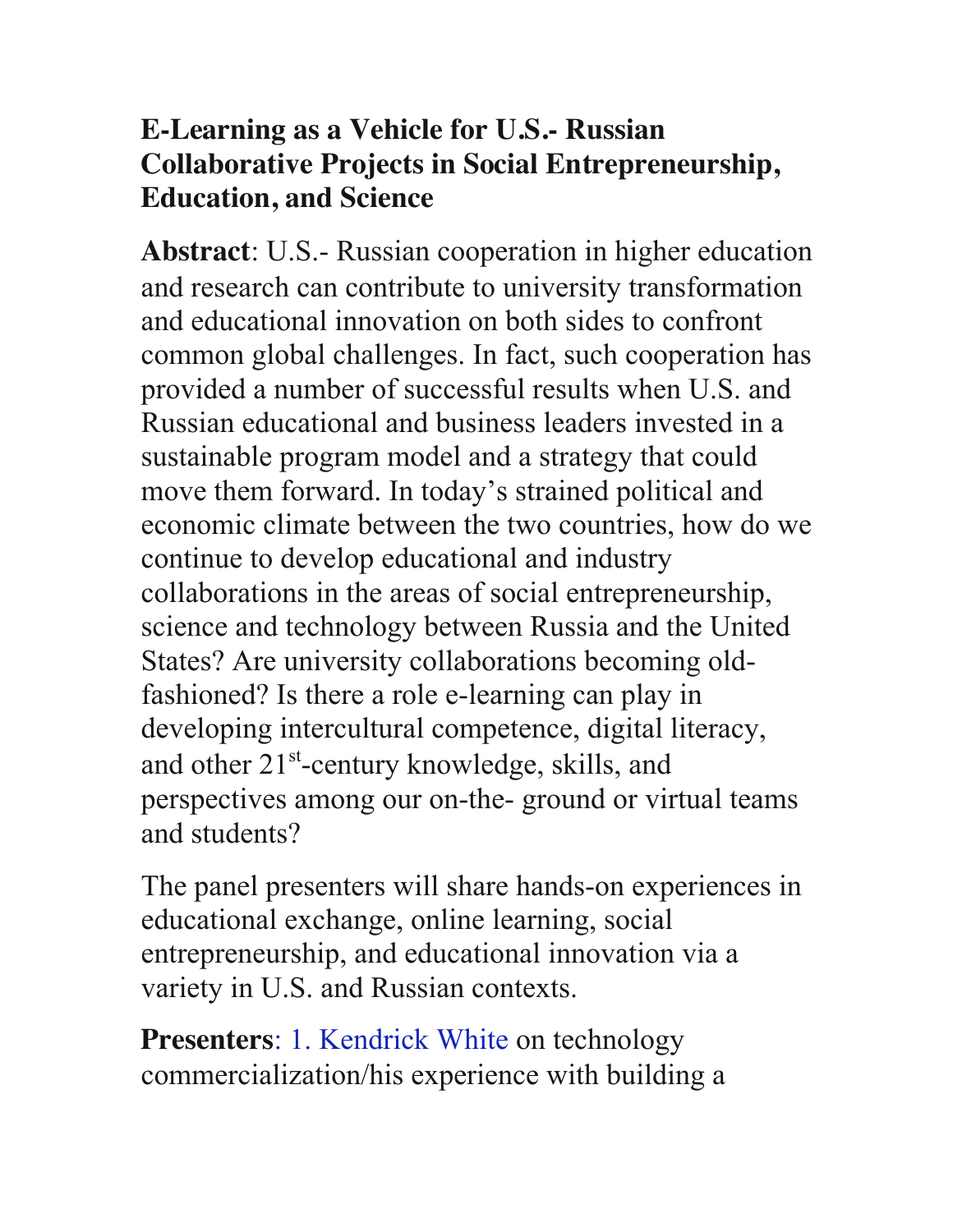hub for innovation at UNN and his new projects

2. Thomas Nechodomu and Melissa Falldin, Instructional Designers, and Treden Wagoner, Academic Technologist at the College of Education and Human Development, University of Minnesota- Twin Cities represent the COIL Initiative at the College of Education and Human Development. The COIL Initiative connects CEHD faculty and their students with classrooms in China and Cyprus, among others. The COIL team creates and supports a virtual global classroom that allow student collaboration on projects that include music education, speech communication, education policy and sports management with their international counterparts. COIL offers students to engage, in real time, international experiential learning from their classrooms on both sides of the world.

3. Dan Nolan, an Assistant Professor of Russian Area Studies and German Studies at the University of Minnesota Duluth. Some of his current research and teaching interests include: Mobile Learning, the Digital Humanities, Russian Digital Culture and Collaborative Online International Learning (COIL). He is also serving as the Chair of the Petrozavodsk Committee of Duluth Sister Cities International, where he is attempting to expand opportunities for learning about the benefits of international exchange. For more see: www.newstepsinternational.org.

4. Tatiana Tatarchevskiy, on a new initiative tentatively